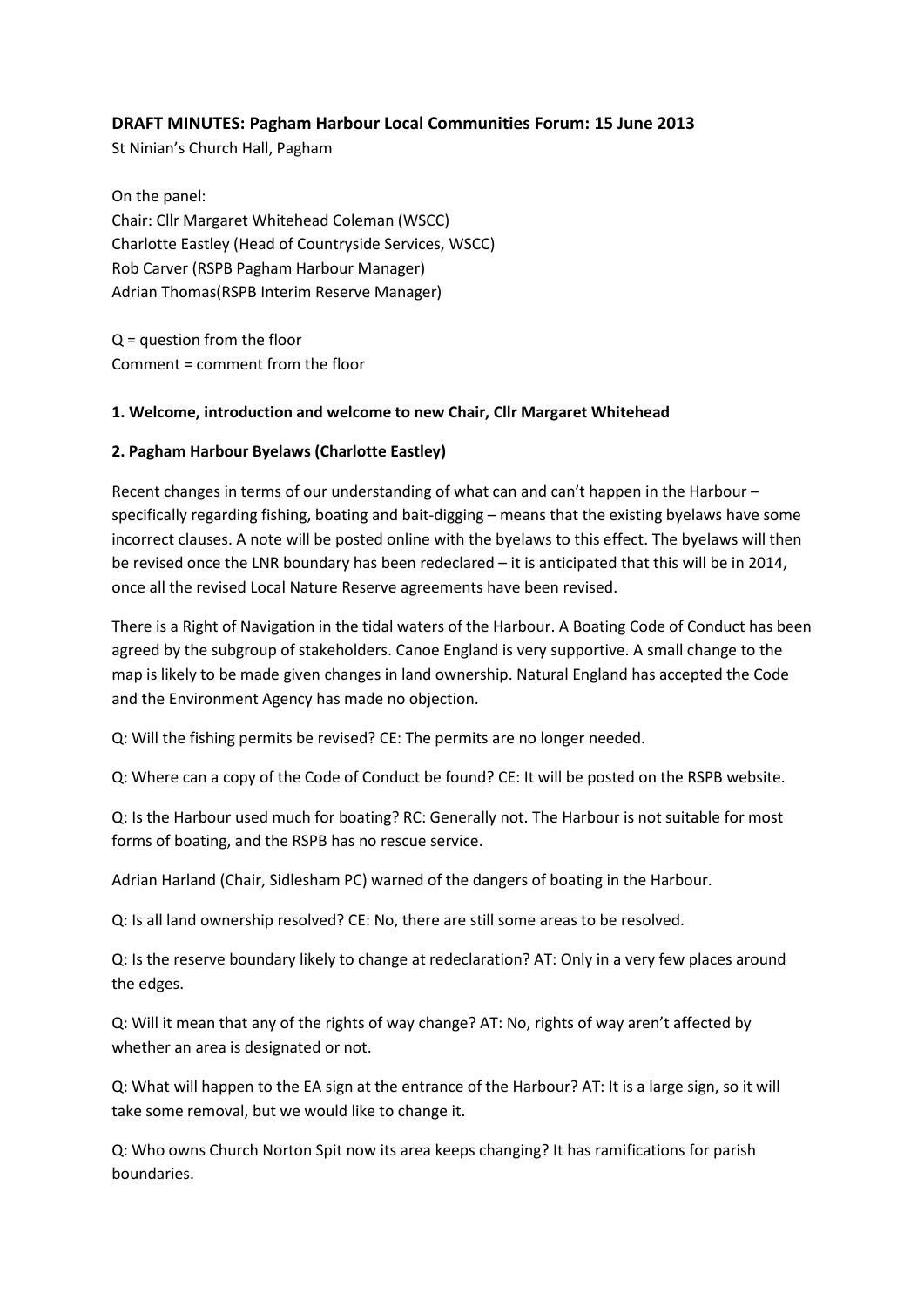## **Action: RSPB to speak to the District Councils to get a definitive position**

## **3. Pagham Spit Hide**

Pagham Spit hide is a very useful asset for watching wildlife and sheltering in cold and wet weather, but on (mainly) summer evenings it is being used for drinking. Q: What does the RSPB propose to do about it?

The problem is that if the hide is locked in the summer, windows and doors are vandalised to gain entry; if the hide is left unlocked, it is used for antisocial activities. The RSPB, liaising with the landowner, will be looking to see whether the hide can be replaced by a less enclosed structure that still affords shelter.

Comment: It would be a great shame to lose it.

## **4. Pagham Rife roles and responsibilities**

There was confusion locally last winter about who had the right or obligation to do work on Pagham Rife (which forms part of the Chichester Flood Relief Scheme). The simple answer is that the EA has the responsibility, and the RSPB does not. The RSPB has worked with Environment Agency to produce a factsheet to make the situation clear for all concerned.

Comment: EA dropped the sluice sills, which drained Breach Pool, and forgot to put them back.

RC: We are liaising with Environment Agency to be confident that they are going to tweak the sluices to provide the right water levels for Breach Pool and for the Rife.

#### **5. RSPB Annual Report 2012/13, including spend on uplift**

The RSPB produces an annual report each year as part of the charity's processes. The RSPB then presented the summary achievements against the Management Plan objectives to WSCC at the Service Level Agreement Contract Management Committee.

Q: What is the purpose of the fencing on Church Spit? RC: To stop foxes

# **Action: RSPB to post annual report on RSPB website, although financial information which includes wages will have to be redacted**

Short presentation from RC:

- On Tern Island, great success with 4 pairs of Little Terns, 14 pairs of Common Terns, 3 pairs of Sandwich Terns
- Excellent breeding of wading birds that use the shingle beach 3 pairs of Oystercatcher, 12 pairs of Ringed Plovers.
- Up to 31 Avocets, the RSPB's logo bird, has been using Ferry Pool.
- Overwintering birds 2.500 Brent Geese and 1,200 Black-tailed Godwits, both species for which the reserve is important.
- Very good numbers of pairs of Little Egrets with 17 pairs
- Work to create cover crops on Slipe Field attracted a flock of 400 Linnets
- Lots of Bee Orchids flowered this spring